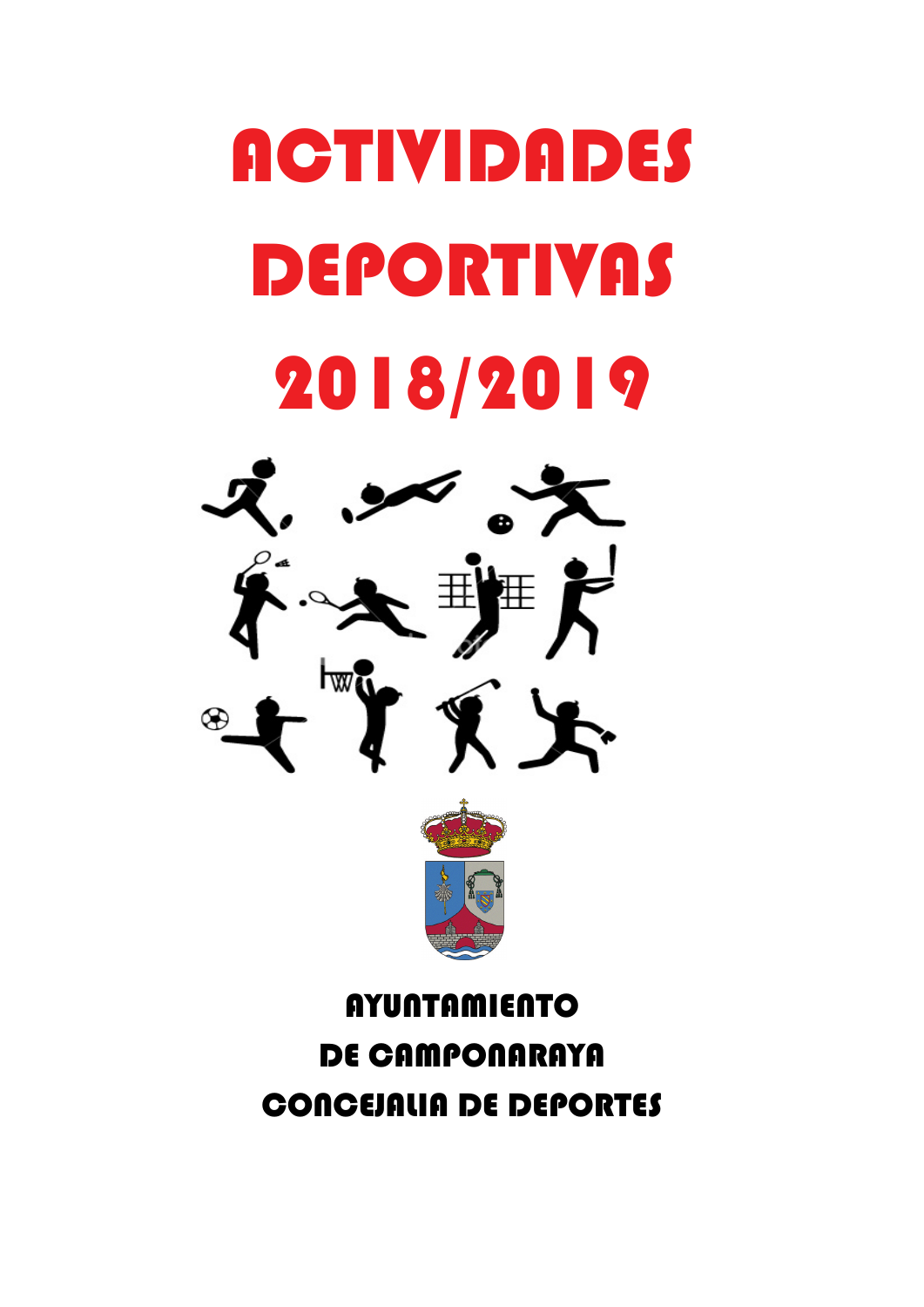

# ESCUELAS DEPORTIVAS CAMPONARAYA 2018/2019



### BALONCESTO

MARTES Y JUEVES DE 16 A 20 EN EL PABELLÓN MUNICIPAL. 60€ AL HACER LA INSCRIPCIÓN Y 60€ EN ENERO.

### HALTEROFILIA

WNES, MARTES, MIERCOLES, JUEVES Y VIERNES DE 18 A 20 EN EL PABELLÓN MUNICIPAL



### TENIS

MARTES Y VIERNES DE 15:30 A 16: 30 PARA NIÑ@S DE 7 A 11 AÑOS. Y DE 16.30 A 17.30 PARA NIÑ@S A PARTIR DE 12 AÑOS. EN LA PISTA DE TENIS. 50€/TRIMESTRE DOS DÍAS Y 25€/TRIMESTRE UN DÍA.

### JUDO

MARTES Y JUEVES DE 18 A 19 EN EL GIMNASIO MUNICIPAL (BRAZAL). 25€/MES





## FUTBOL CAMPO

CATEGORIA BENJAMIN, ALEVIN, INFANTIL, CADETE Y JUVENIL. +INFO EN EL CAMPO DE FUTBOL Ó LLAMANDO AL 687512937. I 00€ EN DOS PAGOS.

> APUNTATE EN LA 2ª PLANTA DEL AYTO O EN EL 987450004

# COMIENZO EN OCTUBRE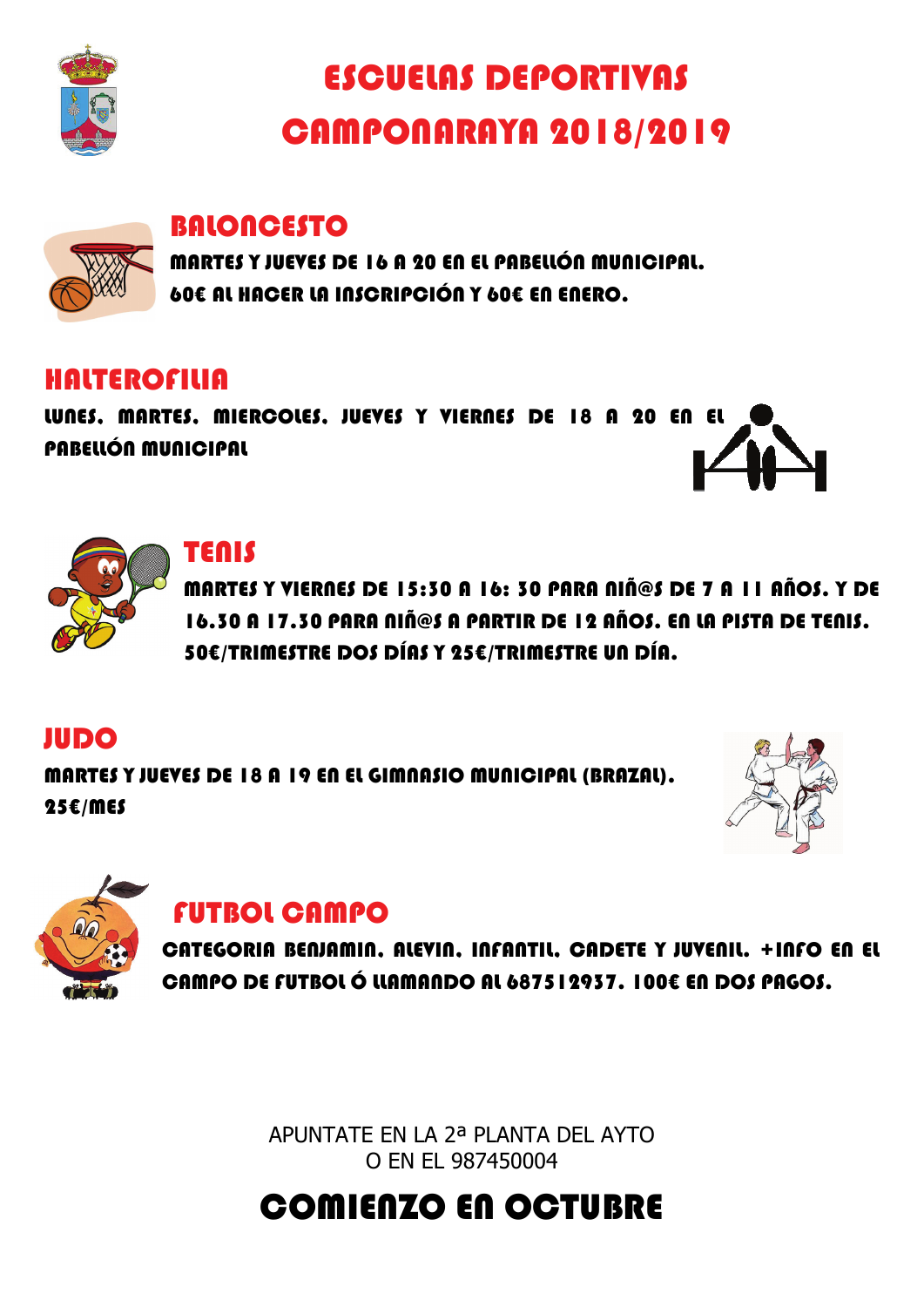

DEPORTES PARA ADULTOS EN EL GIMNASIO MUNICIPAL DE CAMPONARAYA

#### GIMNASIA DE MANTEMIENTO

LUNES, MARTES Y JUEVES DE 9.30 A 10.30 GRUPO MINIMO DE 10 PERSONAS. 20 €/MES



 MARTES Y JUEVES DE 11 A 12:30 HORAS. 30 €/MES MARTES Y JUEVES DE 20:15 A 21:30 HORAS. 30€/MES

#### PILATES

LUNES Y MIERCOLES 21 A 22 H. 20 €/MES, VIERNES DE 19 A 20 HORAS. 25 €/MES LUNES Y MIERCOLES 10.30 A 11.30. 20€/MES. EN LA VÁLGOMA DE 9.30 A 10.30 LUNES Y MIÉRCOLES.



ZUMBA FITNESS

LUNES Y MIERCOLES DE 20 A 21 H. 20€/MES

#### ESTIRAMIENTOS Y RELAJACIÓN

LUNES Y MIERCOLES DE 15.30 A 16.30 EN MAGAZ DE ABAJO. 20€/MES



### BAILES LATINOS

VIERNES DE 20 A 23.30 HORAS (SEGÚN NIVEL) 20 €/MES

#### TAI-CHI CHEN UNEA HONG CHEN SHENG YU

MARTES DE 19 A 20:15 Y SABADO DE 10 A 11.30 H. 20 €/MES



APUNTATE EN LA 2ª PLANTA DEL AYTO O EN EL TELEFONO 987450004

# COMIENZO EN OCTUBRE